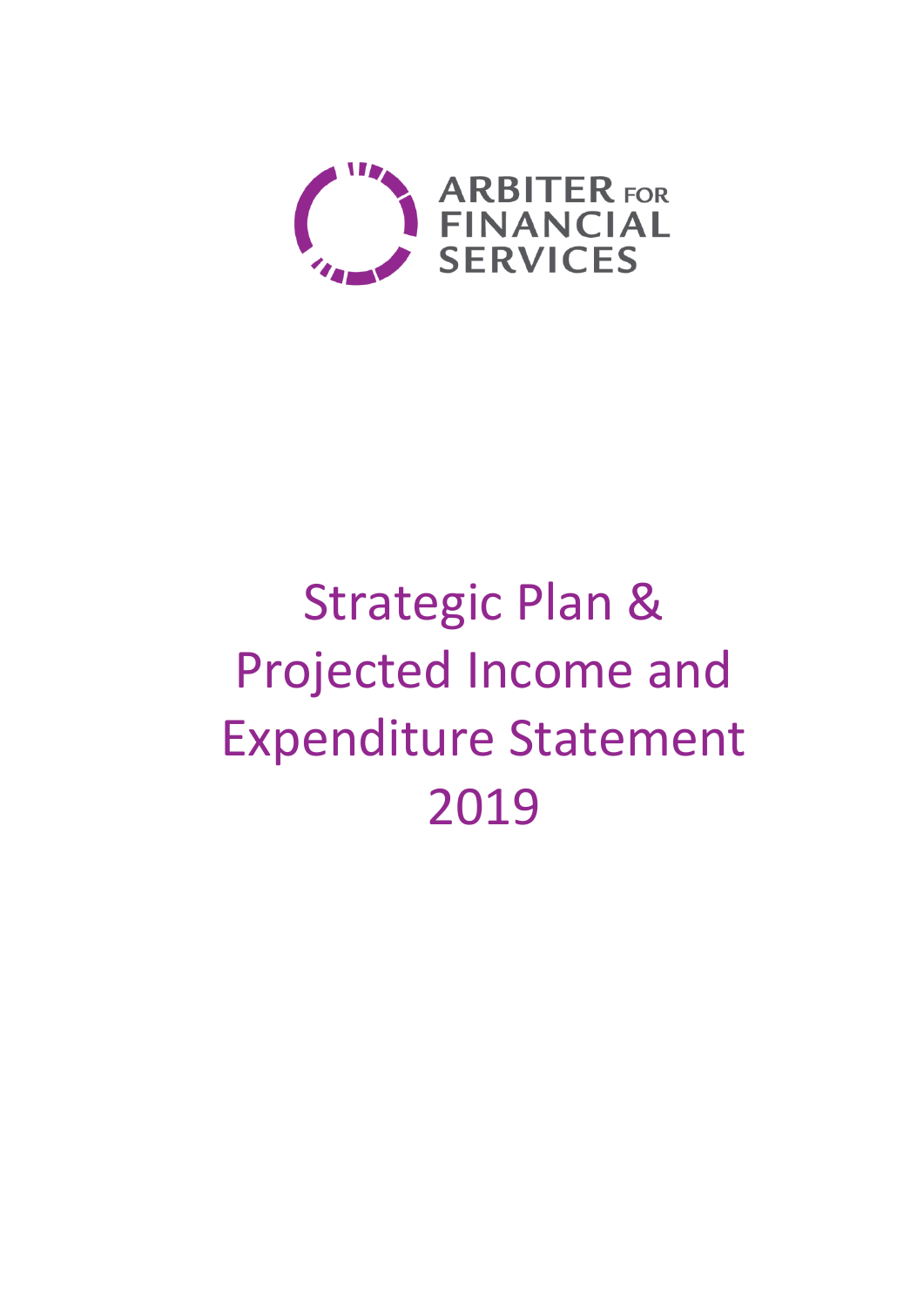#### OFFICE OF THE ARBITER FOR FINANCIAL SERVICES

FIRST FLOOR, ST CALCEDONIUS SQUARE, FLORIANA FRN 1530 MALTA V: +356 21249245 / 80072366 financialarbiter.org.mt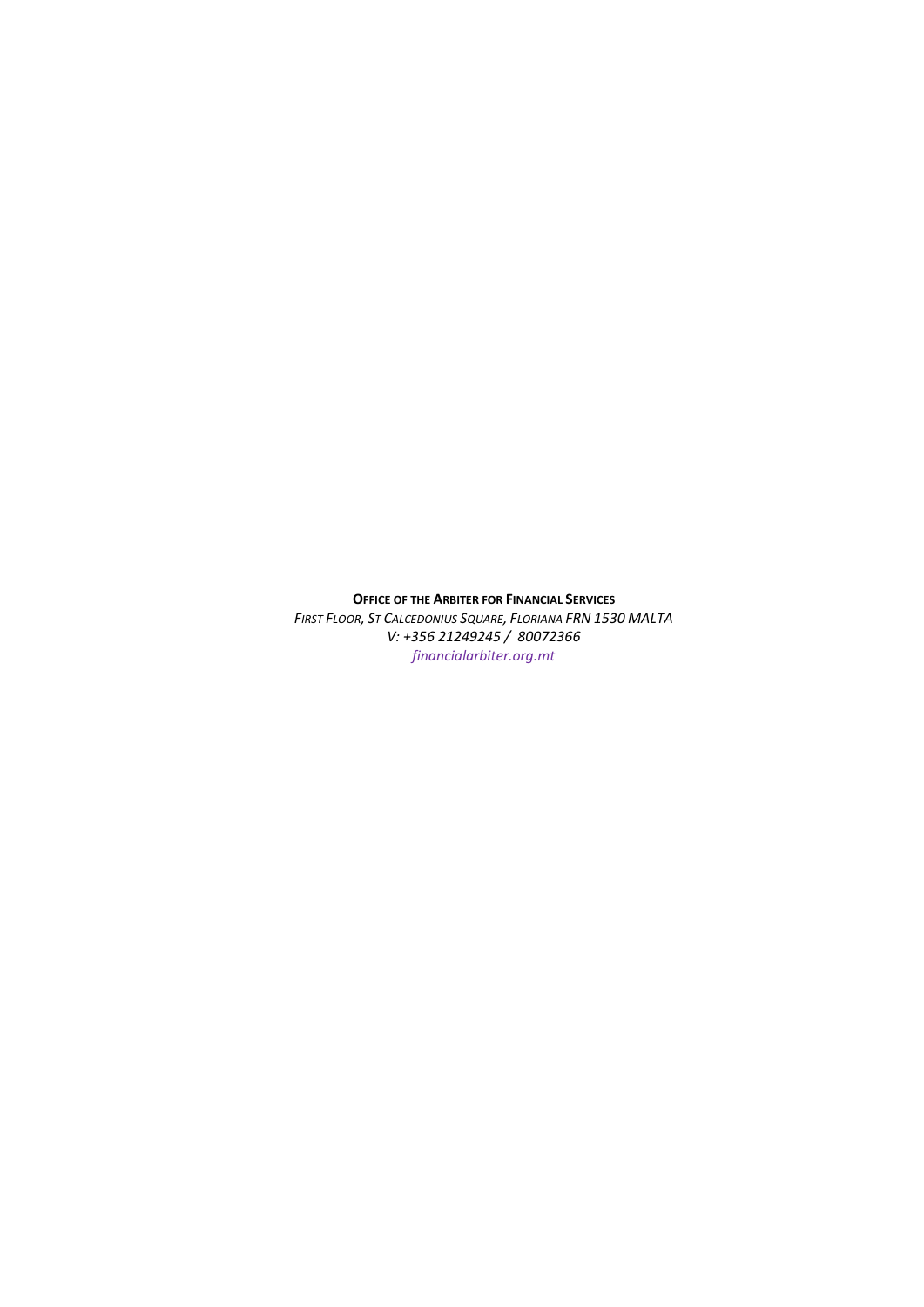## Table of Contents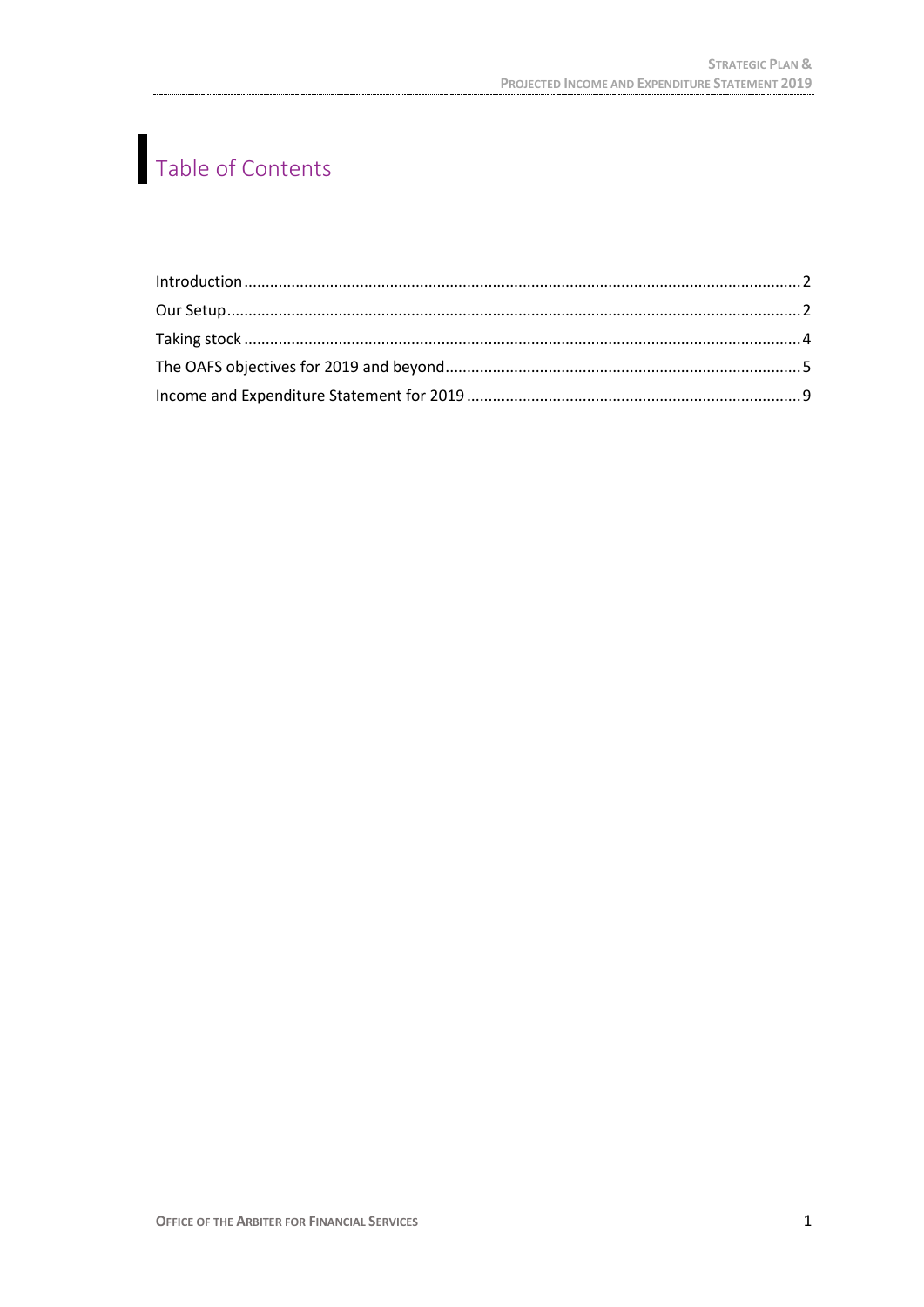## <span id="page-3-0"></span>Introduction

The legislation establishing the Arbiter for Financial Services is Act XVI of 2016<sup>1</sup> came into force on 18 April 2016. The Act was updated in April 2017 by virtue of Act XVI of 2017.

Shortly after the coming into force of Act XVI of 2017, which included amendments to the Arbiter for Financial Services Act, Government published Legal Notice 137 of 2017 titled "Arbiter for Financial Services (Designation of ADR Entity) Regulations, 2017".

By virtue of Legal Notice 137 of 2017, the Minister for Finance, as the competent authority for the purposes of the ADR Directive, appointed the Office of the Arbiter for Financial Services as the ADR (Alternative Dispute Resolution) entity for financial services in Malta in accordance with Directive 2013/11/EU on alternative dispute resolution for consumer disputes.

## <span id="page-3-1"></span>**Our Setup**

#### **The Office of the Arbiter for Financial Services (OAFS)**

- Set up by law with power to mediate, investigate and adjudicate complaints filed by customers against all financial services providers.
- Composed of the Arbiter for Financial Services and the substitute Arbiter, if any, the Board of Management and Administration (the Board) and of such officers and staff members appointed or employed with the Office.
- Its day-to-day management is the responsibility of a Board (referred to as the Board of Management and Administration) headed by a chairperson. The Board is not in any

way involved in the complaints' handling and decision making process.

#### **The Arbiter for Financial Services**

- Totally independent and impartial of all parties concerned to the complaint and is not be subject to the direction or control of any other person or authority.
- Has the authority to determine and adjudge a complaint by reference to what, in his opinion, is fair, equitable and reasonable in the particular circumstances and substantive merits of the case.
- Is required to deal with complaints in a procedurally fair, informal,

 $\overline{\phantom{a}}$ 1

[http://justiceservices.gov.mt/DownloadDocum](http://justiceservices.gov.mt/DownloadDocument.aspx?app=lp&itemid=27478&l=1) [ent.aspx?app=lp&itemid=27478&l=1](http://justiceservices.gov.mt/DownloadDocument.aspx?app=lp&itemid=27478&l=1)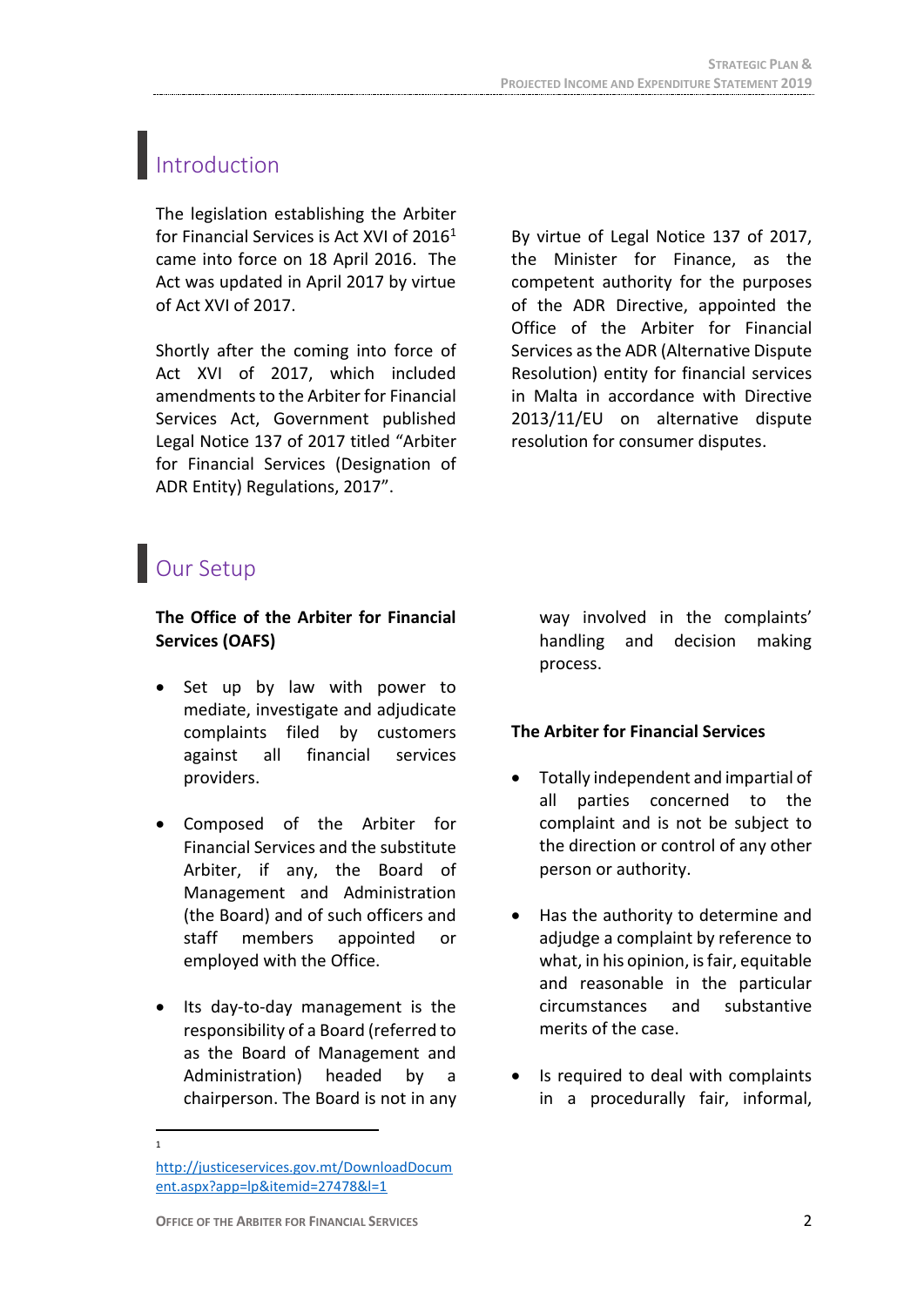economical and expeditious manner.

- May, if he thinks fit, treat individual complaints made with the Office together, provided that such complaints are intrinsically similar in nature.
- Can make awards up to  $£250,000$ , together with any additional sum for interest due and other costs, to each claimant for claims arising from the same conduct.
- Decisions are binding on both parties subject only to appeal to the Court of Appeal (Inferior Jurisdiction).

#### **Compliants handling**

- Natural persons and microenterprises may lodge a complaint with the OAFS.
- Complaints may be lodged against all financial services providers,

which are or have been licensed or otherwise authorised by the Malta Financial Services Authority or any other financial services law, which offers or have offered financial services in or from Malta.

- The charge for lodging a complaint with the OAFS is €25 which is reimbursable in full if the complainant decides to withdraw his complaint or the parties to the complaint agree on a settlement of the dispute.
- Before submitting a complaint with the Office, a customer has to give a financial service provider reasonable opportunity to deal with a complaint. Supporting evidence would be requested of the complainant.
- Complaints about the conduct complained of, which are or have been the subject of a law suit before a court or tribunal initiated by the same complainant on the same subject matter, will not be accepted.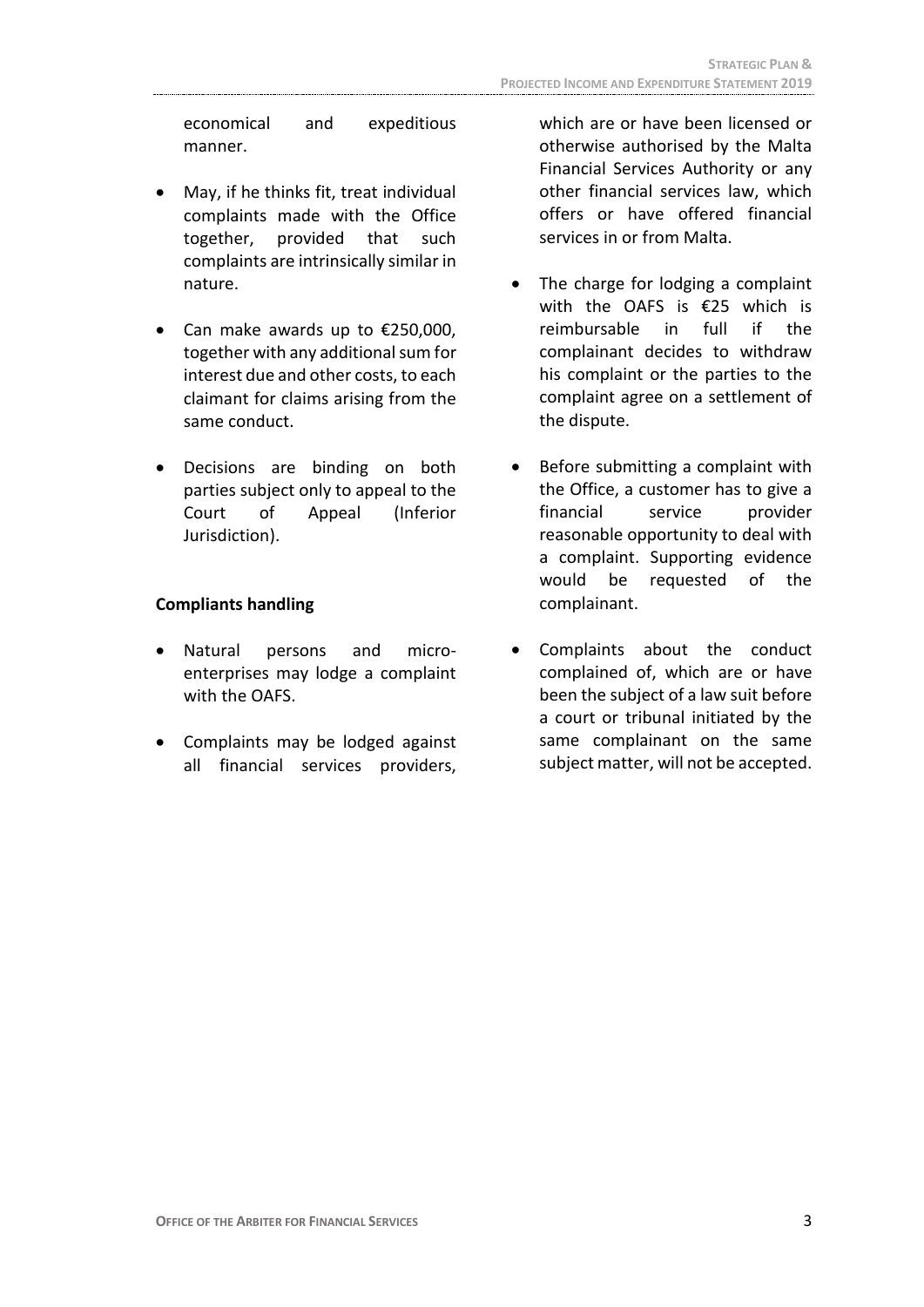#### **STRATEGIC PLAN 2019**

**The law obliges the Board to prepare and approve a Strategic Plan for the year, in consultation with the Arbiter for Financial Services.** 

**The report is required to specify the objectives of the activities of the OAFS for the financial year concerned; the nature and scope of the activities to be undertaken; the targets and criteria for assessing the performance of the OAFS; and the uses for which it is proposed to apply the OAFS's resources.**

**A copy of the strategic plan, as approved by the Board, is required to be sent to the Minister for Finance who shall lay it on the Table of the House of Representatives and shall also be made available to the public.**

## <span id="page-5-0"></span>**Taking stock**

The OAFS workload is dictated by the number of complaints it receives and is therefore indeterminate. So far, the number of complaints has averaged to around 175 new cases over the three year period since we have been setup. The number of complaints however is not indicative of the complexity of the underlying cases.

During the first 10 months of 2018, a total of 175 complaints have been received by the Office. By year end, it is expected that the amount of complaints received will slightly surpass the amount received in 2017 (175) and 2016 (173<sup>2</sup> complaints).

Statistically, the major number of complaints received by the OAFS todate relate to allegations of bad investment advice or losses in investment value as a result of failure of investments. Investment-related complaints, which our complaints portfolio, pose complex issues which require time to research, review and adjudicate.

As at October 2018, the Arbiter delivered 107 decisions, of which one decision had been collectively filed by 400 complainants. Further decisions are expected to be delivered by year end. A further 145 cases were closed following mediation or the provider agreed to settle prior to mediation.

 $\overline{\phantom{a}}$ 

<sup>2</sup> \*This includes nine cases (comprising 400 complainants) which were treated as one collective complaint (Case reference 28/2016)

given that their merits are intrinsically similar in nature,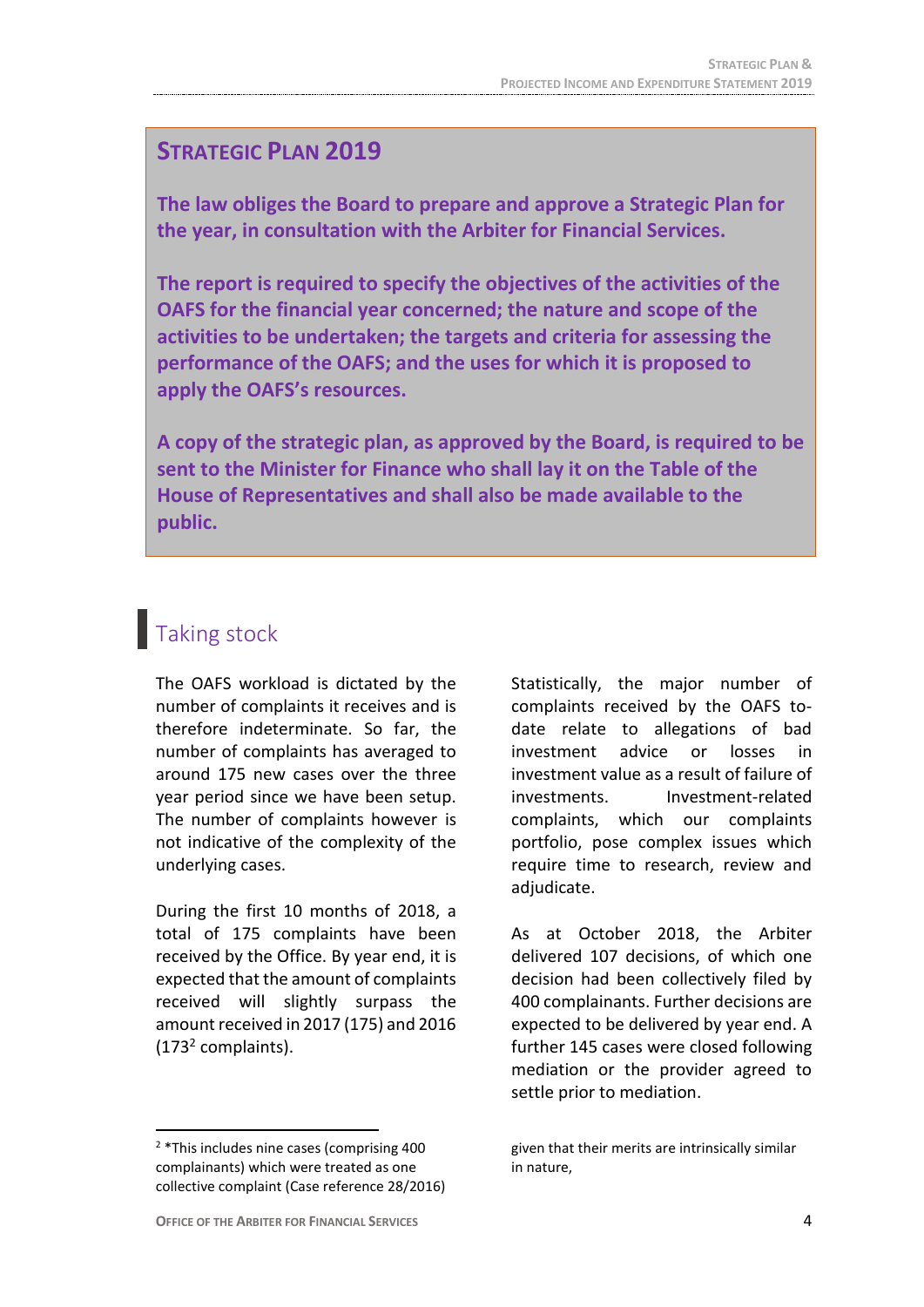Besides formal complaints, the OAFS also handles enquiries and minor cases which may either require the provision of information or informal intervention with the financial provider. The number of enquiries and minor cases received over the same period of 2018 amounted to just over 900 situations. Statistically, one can observe a rising trend of enquiries relating to banking and insurance.

We will provide a summary of the Arbiter's decisions delivered during the year as well as highlight the various issues which are consistently being brought up through enquiries in our 2018 Annual Report.

There have been slight improvements in the uptake of mediation but there is still a long way to go for this alternative dispute resolution mechanism to be embraced by financial services providers which prefer litigation. Although the majority of complainants are willing to enter into mediation, only a few providers accept. Mediation is voluntary but the OAFS encourages both parties to a complaint to attempt mediation especially when complaints would have been brought up following an impasse in communication. Mediation is conducted in private by an in-house mediator.

## <span id="page-6-0"></span>The OAFS objectives for 2019 and beyond

The key objective of the OAFS is to work in a transparent, effective, fair and independent manner.

In its operations, the OAFS deals with the public and with a range of private financial services providers. It is therefore reasonable to expect the OAFS to provide an efficient and transparent public service.

The aim of the OAFS is to build and improve upon its level of service to the general public, to increase awareness of its role amongst the general public as well as providers and to be proactive in relation to its statutory activities.

A number of objectives outlined in previous strategic plans have been met in full, while others are ongoing. As some projects take time to evolve and come to successful fruition, the OAFS's objectives for 2019 therefore continue to build on those of the previous years. The OAFS has a team of dedicated and competent staff and will strive to meet in full the objectives outlined herein.

The OAFS acknowledges that expectations are high and no effort will be spared to ensure that it delivers on the expectations that all stakeholders have of this Office.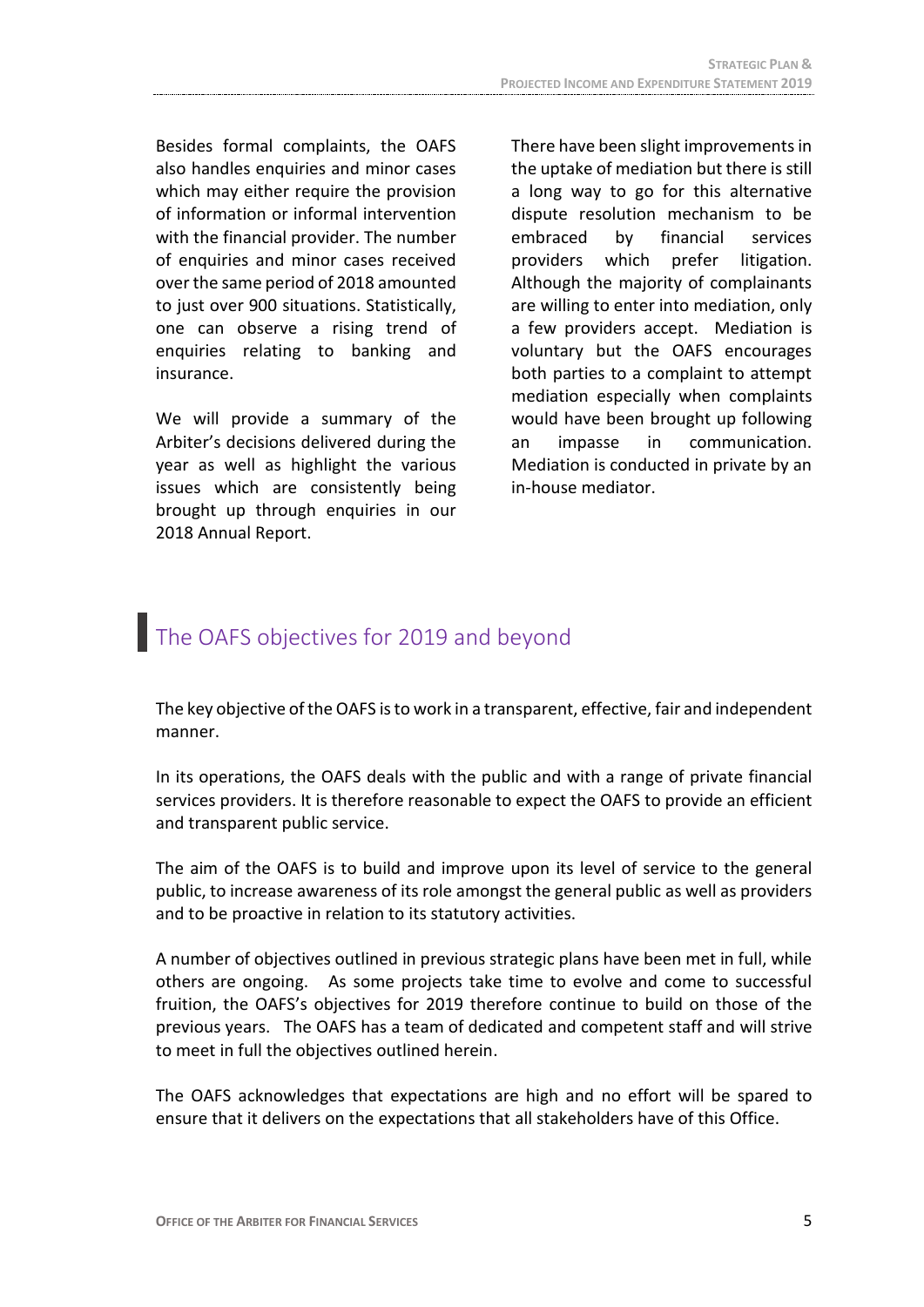#### A. RESOLVING COMPLAINTS IN ACCORDANCE WITH BEST PRACTICE AND THE HIGHEST STANDARDS OF CUSTOMER SERVICE

*As the handling of complaints is at the very heart of the OAFS's public service function, it must be ensured that such matters are treated with the highest standard of customer service – including courtesy, timeliness, confidentiality and impartiality. The approach of the OAFS in this area must be to seek to investigate and reach a resolution to the problem at issue.*

- i. Complaints will continue to be addressed promptly in order to facilitate their speedy and effective resolution having regard to the varying complexity of some cases, which can have significant implications for time scales.
- ii. We will continue to keep abreast with international developments in financial services and customer services to ensure that our techniques remain current and

service standards primed to modern expectations.

- iii. As an ADR entity, the OAFS is encouraged by law to conduct mediation in an effective manner and it is the aim of the OAFS to strive to resolve cases informally and amicably by way of mediation. Although mediation is voluntary, we expect financial services providers to engage more with complainants (their customers, after all) at mediation stage.
- B. IMPROVING ACCESSIBILITY AND AWARENESS BY BOTH CUSTOMERS AND FINANCIAL SERVICES PROVIDERS ABOUT RIGHTS TO COMPLAIN, DEALINGS WITH FINANCIAL SERVICE PROVIDERS AND THE DISPUTE RESOLUTION PROCEDURE OF THE OAFS.

*The OAFS is required to provide an accessible service to both customers and financial service providers.* 

- i. We understand that consumers may choose not to be represented when lodging a complaint with our offices. We will ensure that such consumers are not disadvantaged or discouraged from accessing our redress mechanism which has been designed to deal with complaints in a procedurally fair, informal, economical and expeditious manner.
- ii. To this end, the OAFS intends to continue with its efforts to

disseminate information on its role to various interested bodies such as the media, statutory bodies, customer bodies, lawyers, financial sector representative bodies and to the general public.

iii. The OAFS also intends to use its website to maximise access to the OAFS and disseminate information on complaints procedures. A revamped website will be rolled out in 2019.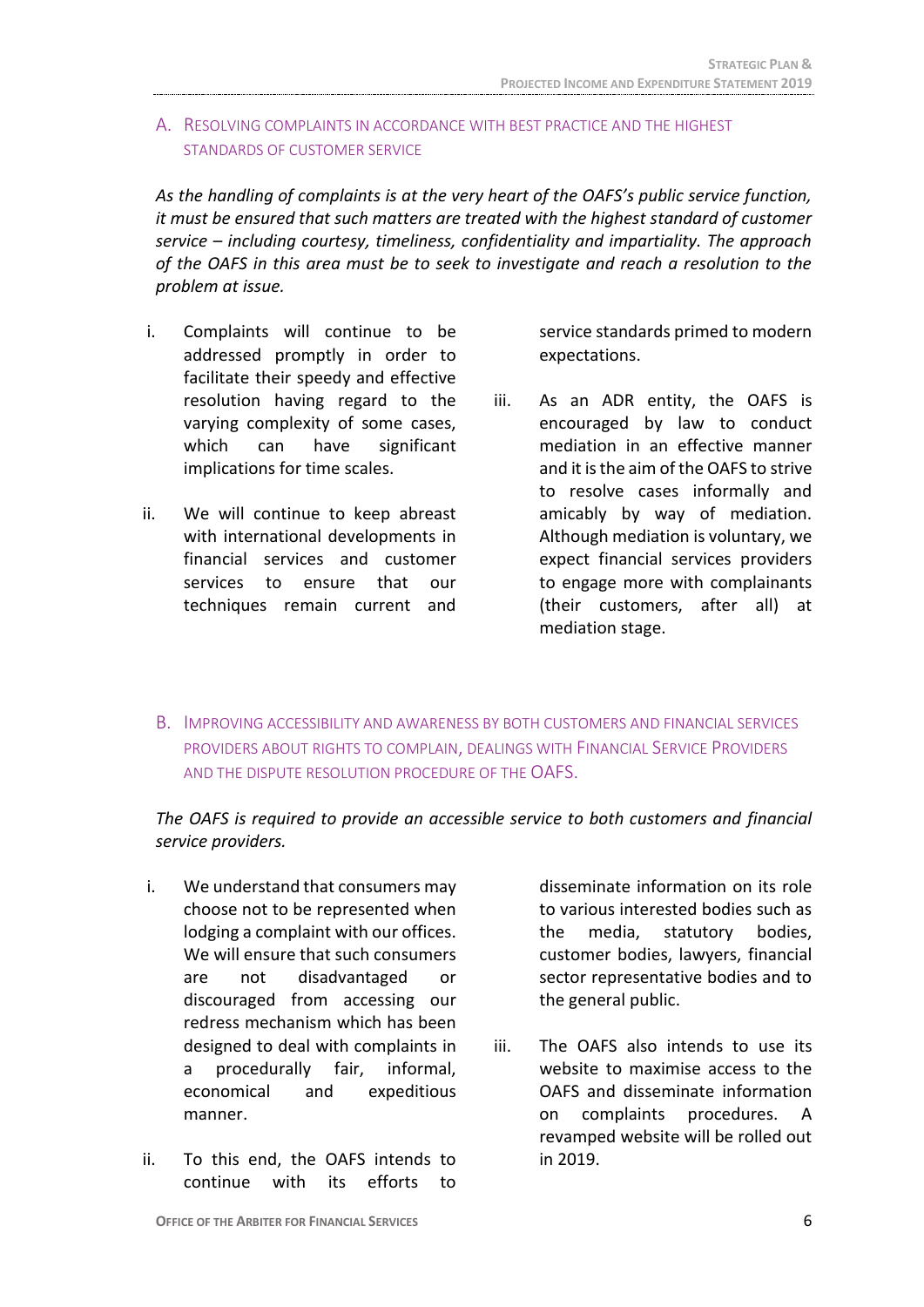iv. A Case and File Management System will be procured in 2019 to enable the OAFS manage its case workload in a professional and efficient manner whilst facilitating the compilation of statistical reports in fulfilment of its obligations in terms of the ADR Directive<sup>3</sup>. The system will be required to meet enhanced data protection requirements that came into force in  $2018<sup>4</sup>$ .

v. The submission of electronic complaint forms and documents through a secure online environment will be actively explored to facilitate the processing of complaints especially for the increasing number of complainants residing outside Malta.

#### C. EXECUTING THE OAFS'S ROLE AND INDEPENDENT FUNCTIONS IN A MANNER THAT IS TRANSPARENT AND ACCOUNTABLE AND TO LEAD BY EXAMPLE AS A MODEL OF BEST PRACTICE

*The OAFS is a public body, and the requirements of accountability and transparency are essential if it is to retain the confidence of the public. The OAFS's organisational structure*  will be continuously reviewed to ensure that it supports good internal and external *communications, as well as the co-ordination of its activities, in order to achieve effective and optimal outcomes.* 

- i. As the law stands, the Board is required to maintain a Register of all decisions delivered by the Arbiter which become *res judicata*. Complementary to this, decisions of the Arbiter are available on the Office's website (www.financialarbiter.org.mt). The name of the complainant(s) is (are) pseudonymised.
- ii. Besides the statutory requirement to submit an annual report as well as a strategy statement to the Minister for Finance, quarterly cash flow statements as well as half-yearly financial statements will continue to be be submitted to the Ministry for

l

as long as Government subventions continue to be made to the OAFS.

- iii. In terms of the ADR Directive, the OAFS is obliged to provide detailed information about its operations to the Minister of Finance, as competent authority in terms of and for the purposes of this Directive. The OAFS will discharge its duties under the Directive, as well as its obligations under its operative law, in its 2018 Annual Report.
- iv. Administration of the finance and HR role will be reviewed on an ongoing basis, including the annual

<sup>&</sup>lt;sup>3</sup> Directive 2013/11/EU of the European Parliament and of the Council of 21 May 2013 on alternative dispute resolution for consumer disputes and amending Regulation (EC) No 2006/2004 and Directive 2009/22/EC (Directive on consumer ADR)

<sup>4</sup> Regulation (EU) 2016/679 of the European Parliament and of the Council of 27 April 2016 on the protection of natural persons with regard to the processing of personal data and on the free movement of such data, and repealing Directive 95/46/EC (General Data Protection Regulation)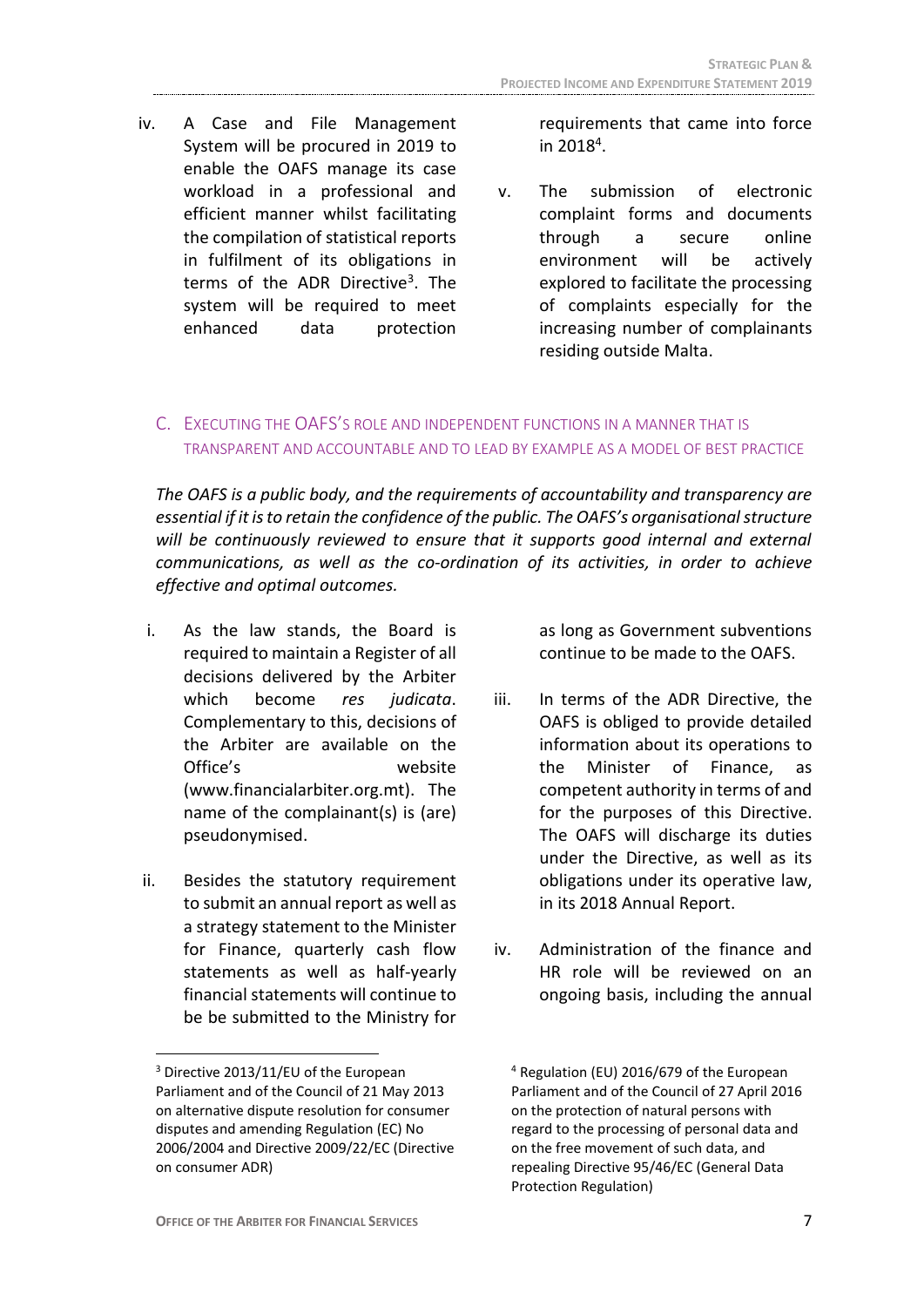audit of the OAFS financial records by the National Audit Office.

v. Further refurbishment works will be carried out at the premises which house the OAFS offices to ensure a comfortable and safe working environment for staff members and visitors.

D. DEVELOP THE ABILITIES, SKILLS AND COMPETENCE OF STAFF SO AS TO ENSURE CONTINUED IMPROVEMENT IN ORGANISATIONAL PERFORMANCE

*The quality of the OAFS' service to the public is crucially dependent upon the capacity, performance and motivation of its staff. Moreover, if the staff are to give commitment to the work of the OAFS, the Office must show commitment to the development of its staff. In particular, the OAFS must make sure staff have opportunities to participate in training and development on a regular basis, both inside and outside the Office.* 

- i. To support and encourage continued staff training and development – especially mediation – the OAFS will organise induction and support programmes, and encourage participation to external courses.
- ii. Periodic internal courses will be held to ensure that all staff comprehend the provisions of the Act as well as the scope and functions of the OAFS.
- iii. Regular staff briefings will be held to keep staff informed of general developments in financial services and customer service standards.
- iv. Further books and other resource materials for internal use will be added to the OAFS small library.
- v. The staff handbook, a first version of which was rolled out during 2018, will be updated as necessary to cater for new exigencies of the office as they arise.

#### E. EU AND INTERNATIONAL OBLIGATIONS

The OAFS is an active member FIN-NET, the financial dispute resolution network of national out-of-court complaint schemes in the EU.

The OAFS will work in close collaboration with FIN-NET and other international financial services arbiters/ombudsmen to further enhance best practices in the resolution of financial services complaints.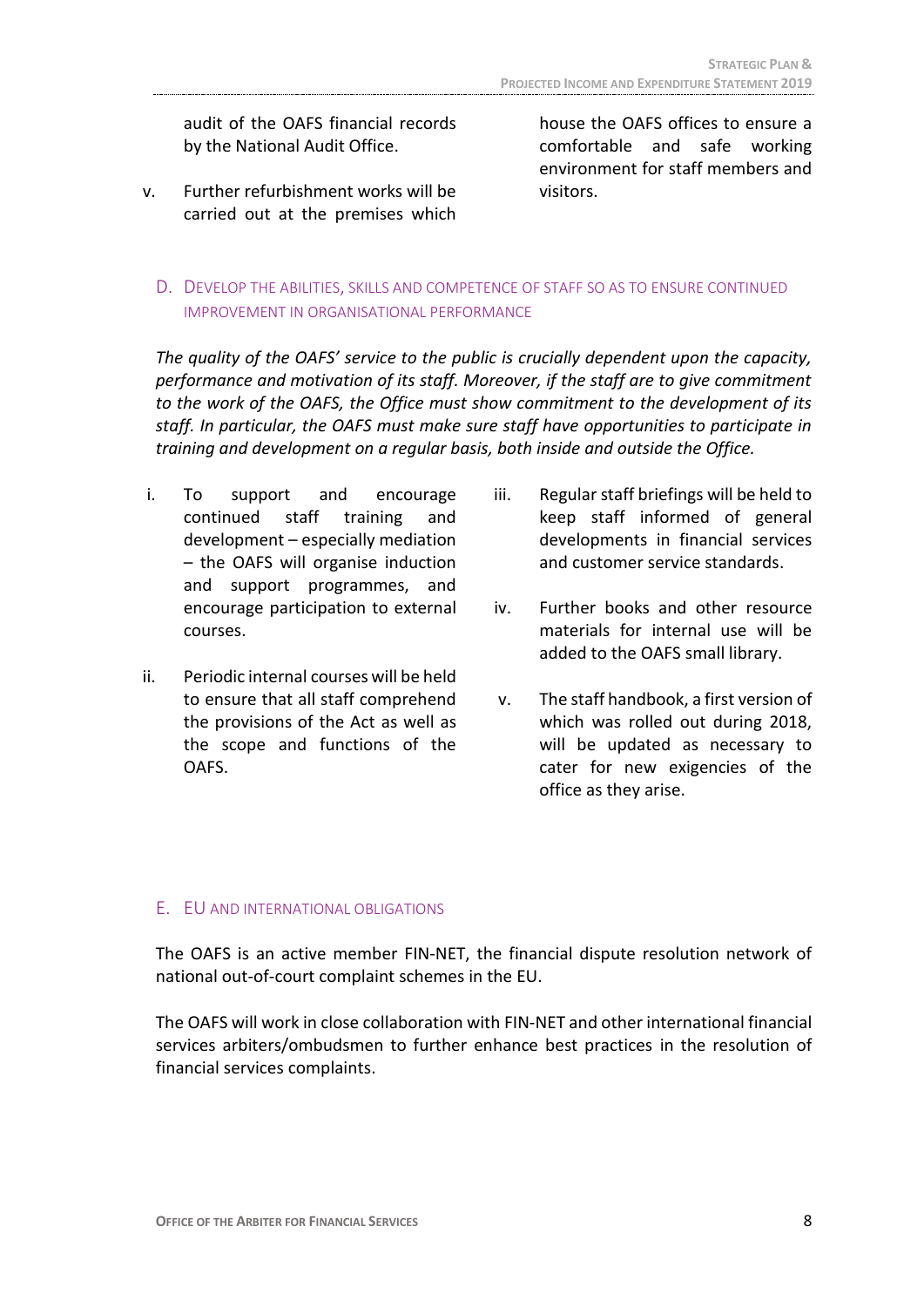### <span id="page-10-0"></span>Income and Expenditure Statement for 2019

The provision of a professional and efficient service to all stakeholders who deal with the OAFS at any stage is a primary objective of the Office. In order for the OAFS to do so, it has to have the appropriate financial resources.

Annex 1 outlines the financial plans for the OAFS for 2019. Circumstances may require changes and the Board shall ensure that these plans are kept under constant review for its relevance and effectiveness.

#### A. EXPLANATORY NOTES

#### **Legal basis**

In terms of article 9(2)(a) of the said Act, the Board of Management and Administration is required to prepare and approve a statement with estimates of income and expenditure relating to the Office for the year 2019.

The Board has approved the projected income and expenditure for 2019 (as featured in the last page of this document).

In terms of article 9(2)(c) and pursuant to article 9(2)(d), the OAFS's estimates for 2019 are being submitted to the Honourable Minister for Finance for his consideration.

#### **Assumptions**

#### *Income*

So far, the OAFS has been financed by means of subventions made available by the Ministry for Finance. However, the OAFS is still committed to be exclusively financed by means of levies on financial services providers as sanctioned by law.

#### *Expenditure*

A major part of the OAFS's budget is allocated to salaries and benefits to staff. Other than the Arbiter for Financial Services (whose salary is reimbursable from the Consolidated Fund) and the chairman of the Board, the current staff complement of the OAFS is composed of the following officials:

- Two Case Analysts
- Two Customer Relations Officers
- One Officer in charge of mediation
- One PA to the Arbiter
- One Administrative Assistant
- One Receptionist
- One Support Staff
- **•** One Driver

Further specialised staff may be recruited depending on complaint trends in 2019.